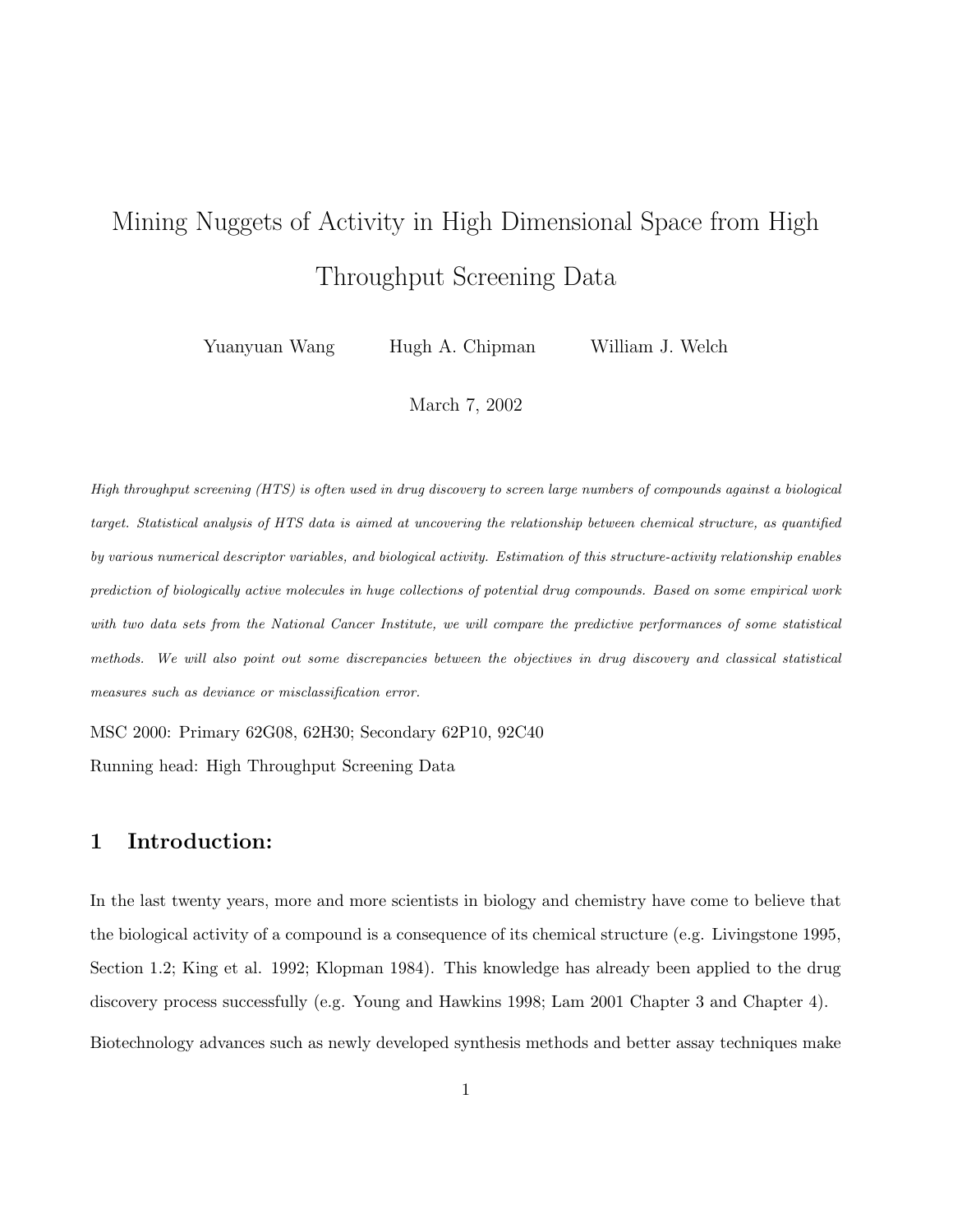it possible to screen tens of thousands to hundreds of thousands of compounds at the early stages of drug discovery. In the main applications of this paper, for instance, two measures of biological activity in protecting human cells from HIV infection were assayed for two databases of about 30,000 compounds each. To find the most promising drug candidates, biochemists would like to examine as many compounds as possible. However, it is impractical to test all of the huge number of compounds potentially available. Research pharmaceutical companies now have up to two million compounds in their databases, and combinatorial chemistry (Service 1996) can potentially generate similar numbers of new compounds. There is a great need to optimize this HTS process. One important approach is to use the data from assayed compounds to relate biological activity (the response) to molecular descriptors of chemical structure (explanatory variables). Uncovering this structure-activity relationship (SAR) helps biologists and chemists make decisions on which compounds are most likely to be highly active, so that they can speed up the searching process (e.g. Jones-Hertzog et al. 2000).

Empirical modeling of the SAR has many challenges. First, although the data generated by HTS may have an enormous number of screened compounds, active compounds are often rare. Second, quantifying a compound's structure is difficult, since there is no natural way to turn the three-dimensional chemical structure into numerical descriptors. Third, it is thought that SAR data inevitably involve threshold and nonlinear effects. Fourth, large amounts of random or systematic measurement errors may be present. Fifth, the screening process itself may produce chemical databases with strong local clustering in the descriptor space. Previous screens aimed at other biological responses may have led to synthesis and hence availability of compounds in concentrated regions of high activity. These regions may or may not be relevant to the current screen.

In this paper, we compare the performances of a few classification methods on a binary-response data set and corresponding methods for continuous data. Then we investigate further the most successful approaches, namely classification and regression trees (Breiman et al. 1984) and K-nearest neighbors (KNN) (see Dasarathy, 1990 for a review). This leads to some understanding of the special features of HTS data.

The paper is structured as follow. Section 2 introduces the data sets we use for illustration. Section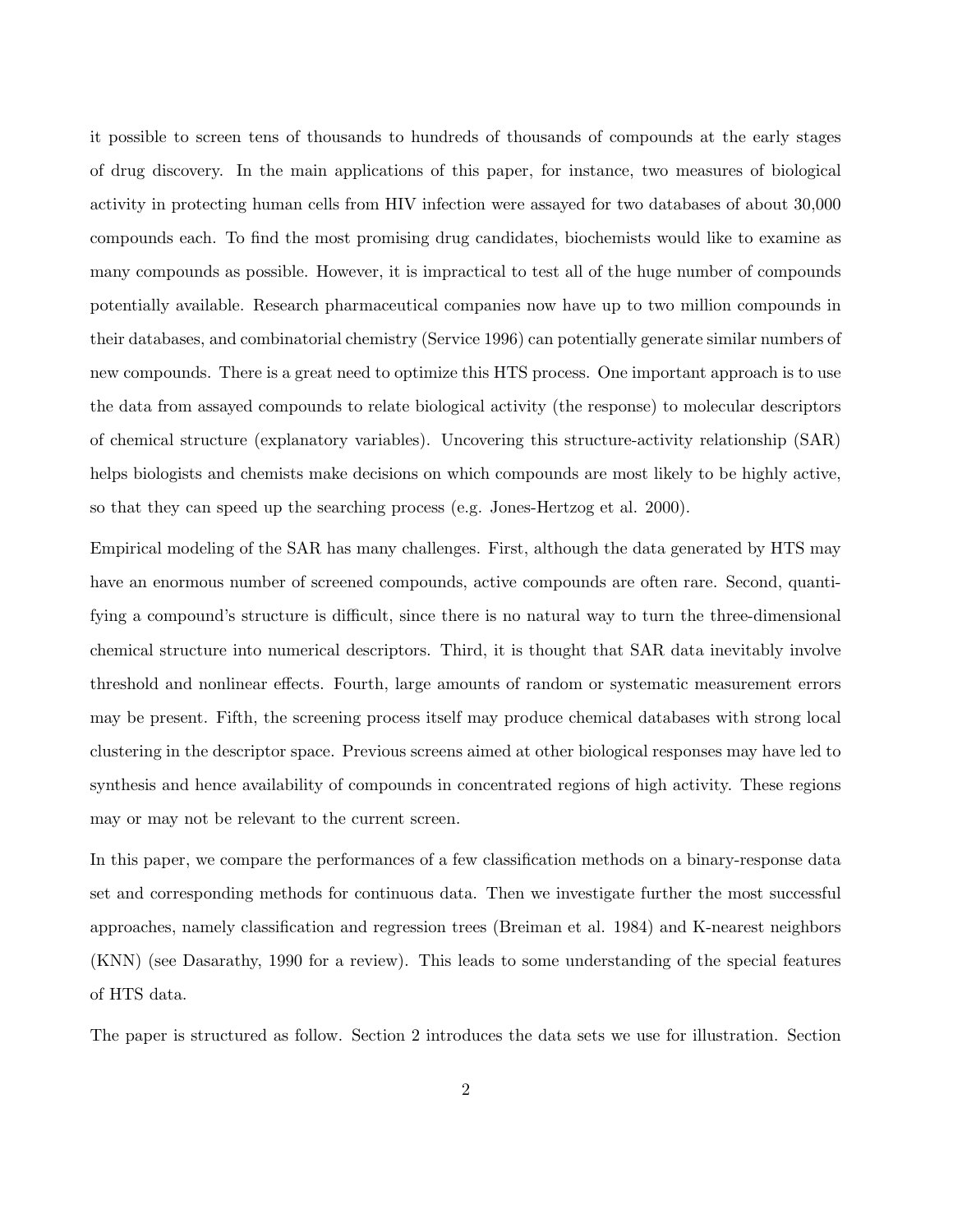3 gives more details about the modeling methods and compares their performances according to a criterion specific to the efficiency of the drug discovery process. Sections 4 and 5 investigate the most successful methods (trees and KNN) further and shows that typical goodness-of-fit criteria may be inappropriate for HTS data. Section 6 summarizes our findings and discusses future work.

# 2 The data and objectives

#### 2.1 NCI data

For illustration, we will use two data sets on AIDS anti-viral screening from the National Cancer Institute (NCI) chemical data base. Both data sets include about 30,000 compounds. One of them has a categorical response measuring how a compound protects human CEM cells from HIV-1 infection; the other has a continuous response recording the concentration of the compound that gives 50% protection on infected cells. The two studies investigate different biological targets, but most compounds (over 75%) are common to the two datasets. The compound activities are in the public domain (http://dtp.nci.nih.gov/docs/aids/aids data.html).

Six chemical descriptor variables were generated by GlaxoSmithKline chemists. They are continuous variables called BCUT numbers (Burden 1989, Pearlman and Smith 1998) which describe the structure of the compounds such as their surface area, bonding patterns, charges, and hydrogen bond donor and acceptor ability. Pearlman and Smith (1999) showed that it may be possible to find fairly lowdimensional (2-D or 3-D) subsets of BCUT variables such that active compounds are clustered in the relevant subspace. Thus, BCUT values are good candidates as explanatory variables for modeling the relationship between activity and structure.

#### 2.1.1 Categorical data

For the categorical-response data, the activity measure for each compound has three levels: 0 (inactive), 1 (moderately active), and 2 (active). The data are very unbalanced: there are 215 active compounds,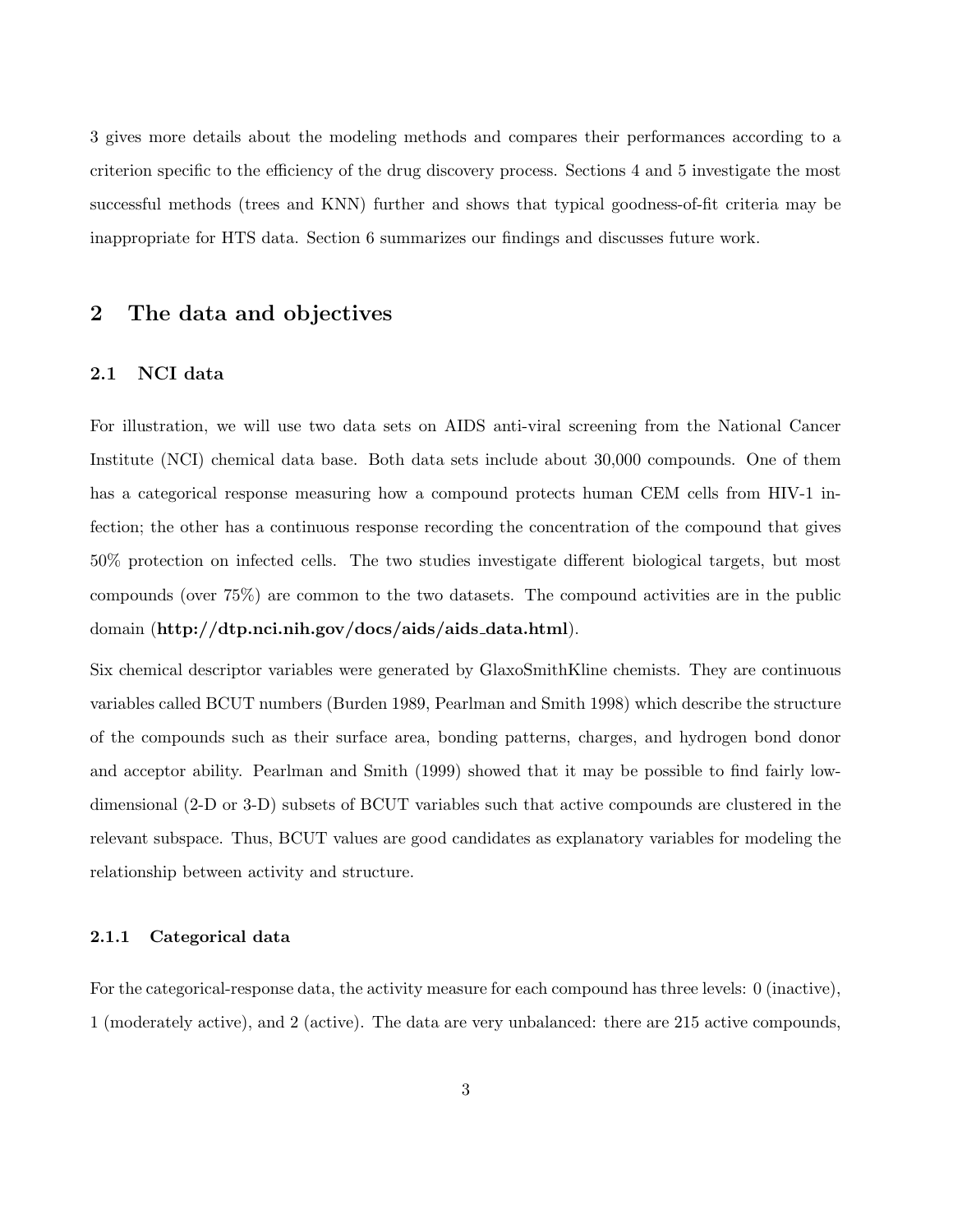393 moderately active compounds and the rest (29,204) are inactive. Figure 1 plots BCUT3 and BCUT4, two variables that we will show to be important in Section 4. Figure 1(a) displays all the active compounds. Octagons and triangles indicate active and moderately active compounds, respectively. Figure 1(b) has the same scale and shows all inactive compounds. Both distributions are very complex. The active compounds are located in regions where there are many inactive compounds. Similar patterns are seen for any pair of descriptors. Thus, no obvious distinct clusters of active regions are apparent by looking at the descriptors two at a time in this simple way. However, there are some promising signals. The density plots in Figure 2 compare the distributions of active, moderately active, and inactive compounds in BCUT space. It shows us that BCUT3 and BCUT4 seem to be related to activity, since the peaks of the density curves for the active compounds stand out.



Figure 1: Plot of BCUT3 and BCUT4 values: (a) active compounds, with octagons and triangles indicating active and moderately active compounds, respectively, and (b) inactive compounds.

As some of the methods we investigate are intended for a binary response, and there are relatively few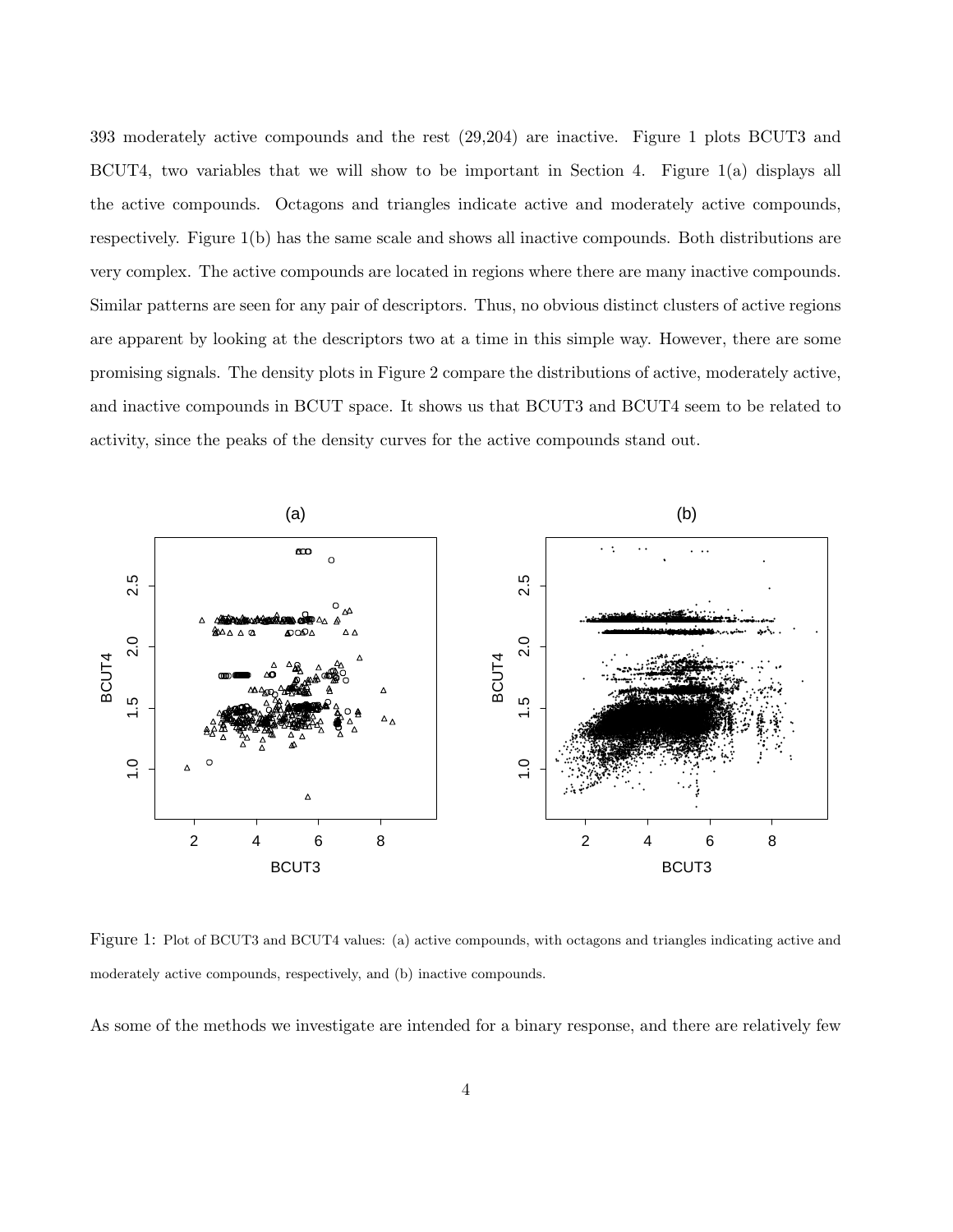

Figure 2: Density of BCUT3 and BCUT4 by activity

compounds in the two active categories, we combined the active and moderately active cases into one group. The resultant data set has 98% inactive and 2% active (608) compounds.

#### 2.1.2 Continuous Data

There are 28596 compounds in total. The dependent variable is defined as the negative logarithm of the compound concentration that protects infected cells by  $50\%$  ( $-\log (EC50)$ ). In this setting, larger values indicate more potent compounds. The plots in Figure 3 are grey-scale 2-d density images of the response conditional on each predictor bin. Some obvious outliers in BCUT space were not included. The density of the points is indicated by grey-level and the line is a fitted local regression curve. The flatness of the curves suggests that no single BCUT value is a good predictor.

#### 2.2 Objectives

The object of analyzing such data is to understand the structure-activity relationship (SAR). Specifically, scientists want to use a fitted SAR from a relatively small screen (thousands to tens of thousands of compounds) to guide the selection of further compounds from a database. Recall that these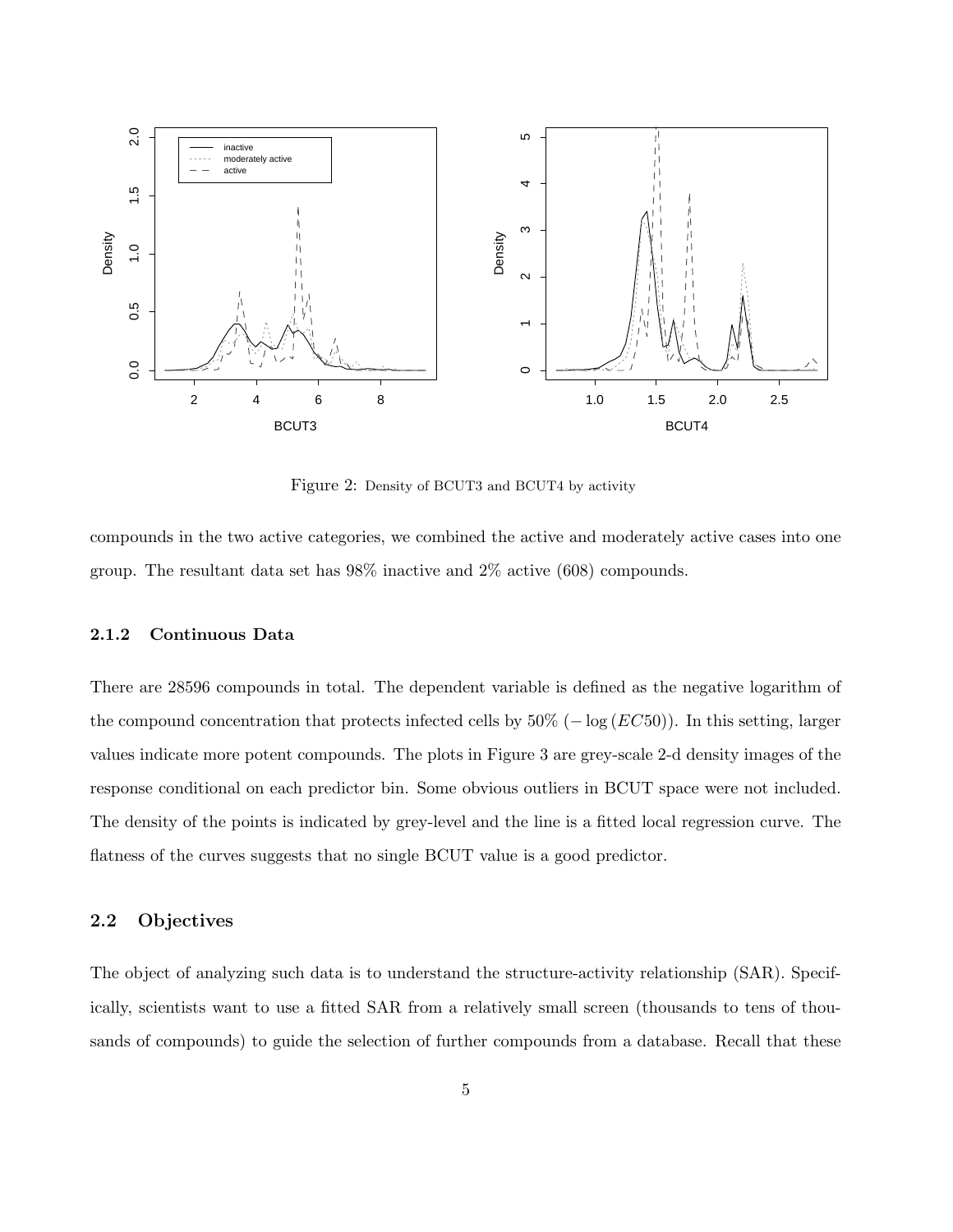

Figure 3: Image plots of the response versus predictors. The curve in each plot represents a fitted local regression.

databases are often huge, but the active compounds are rare, and screening all possible compounds is economically prohibitive. Thus, chemists and biologists want to select and assay a relatively small number of compounds. Further compounds will be chosen based on the fitted SAR. Hopefully, they will include many potent molecules, which will be passed on to the next stage of drug development.

To compare the modeling methods, we randomly divide the data into training (model building) and test (validation) sets of equal size. For categorical data, separate splits are made of the active and inactive compounds, so the training and test sets are both comprised of 304 active compounds and 14602 inactive compounds. For the continuous data, a random split is applied such that the training and test set each has 14298 observations. The training-test split simulates the situation where a limited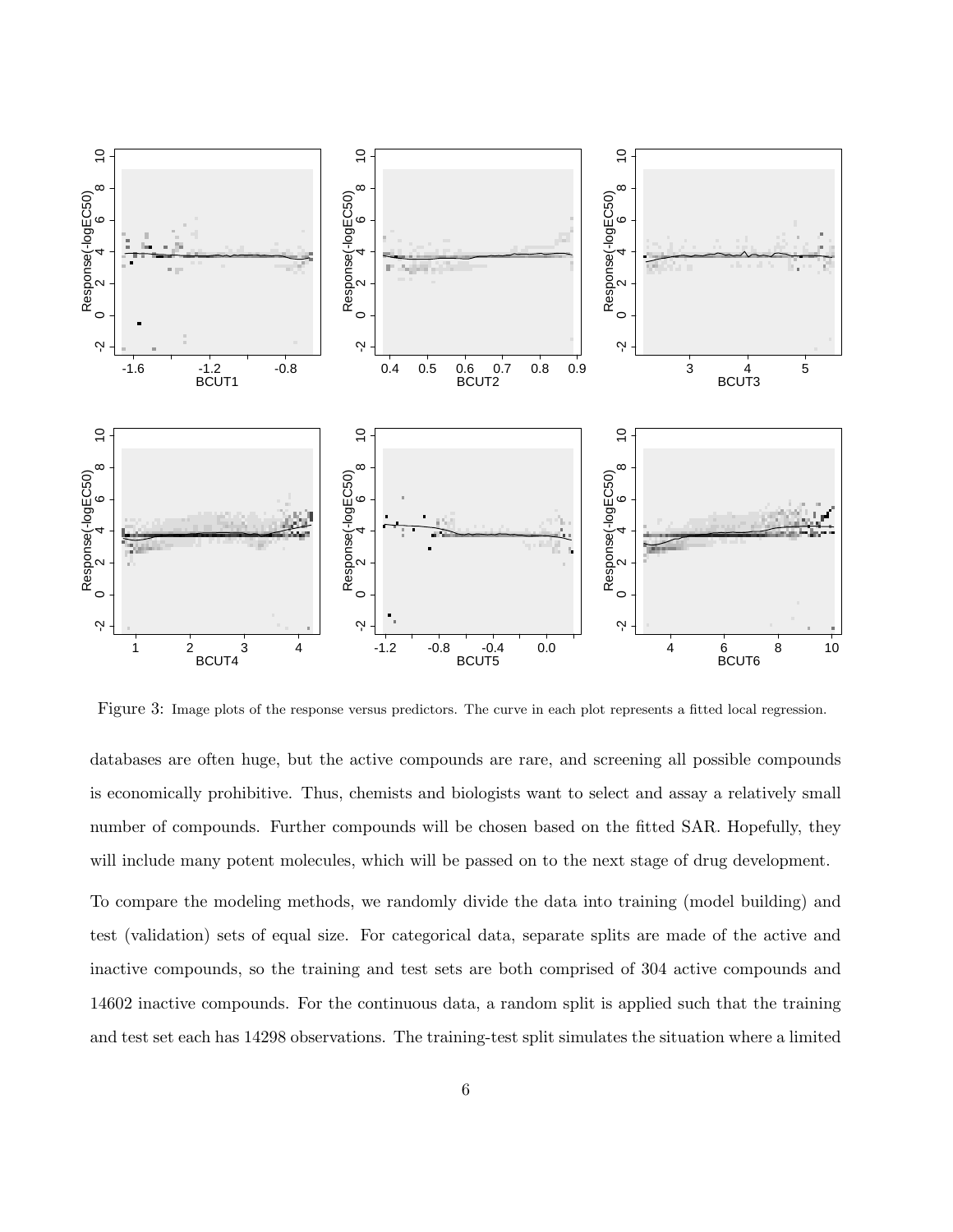number of assays are used for model fitting (the training data) and activity is to be predicted for the rest of the collection (test data).

The hit rate (proportion of active compounds or "hits" amongst those selected) is a popular measure (e.g., Tatsuoka, Gu, Sacks, Young, 1998) to evaluate predictive performance for classification models. Furthermore, the hit rate need only be high for a few hundred compounds ranked highest by any method and hence chosen. For instance, a 50% hit rate for 200 compounds selected will generate 100 active compounds. These compounds would usually be examined for their chemical structures. It is desirable to have several "leads" from different chemical classes for further optimization of activity, toxicity analysis, etc. The hit curve of the highest ranked compounds selected by a model depicts the number of active compounds, or hits, versus the number of compounds selected. We will then visually compare the hit curves of the various methods.

Similarly, for continuous data, we use a statistical method to predict activity and select the compounds with the highest predicted activities. We then compare the distributions of measured activity for the compounds selected by the methods.

# 3 Comparison of the methods

After collapsing the categorical data set to two inactive/active categories, we have binary-response data. The  $-log(EC50)$  response is continuous. Most of the methods we listed below have versions for both types of response data.

Regression models For the binary data, we consider a Logistic Regression Model (LRM) on the six BCUT numbers. LRM is a special case of generalized linear models and it is a popular model for binary response data. It assumes

$$
\log\left(\frac{p}{1-p}\right) = b_0 + b_1 BCVT1 + b_2 BCVT2 + \dots + b_6 BCVT6,\tag{1}
$$

where p indicates the probability that the observed case is active.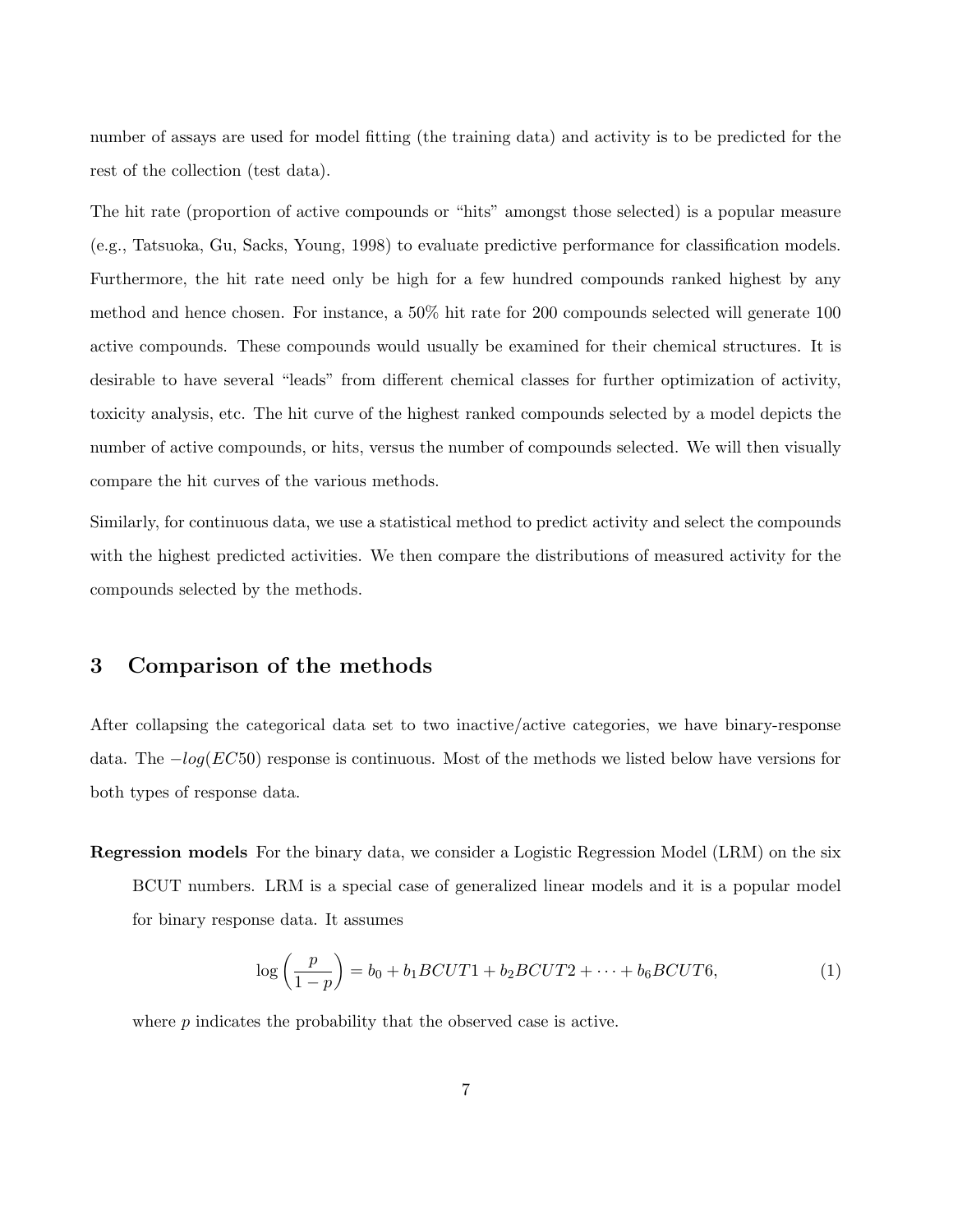For  $-\log(EC50)$ , a Linear Regression on the six BCUT numbers is used. It assumes

$$
E(-\log(EC50)) = b_0 + b_1 BCVT1 + b_2 BCVT2 + \dots + b_6 BCVT6.
$$
 (2)

- GAM In either logistic regression or linear regression, each BCUT predictor can be replaced by a smooth function of the BCUT, yielding a generalized additive model (Hastie and Tibshirani 1990). These smooth functions have 4 degrees of freedom by default in the S implementation and are estimated from the training data.
- NN Neural networks (see Ripley 1993 and 1996 for general references) are very flexible and can be useful when we pursue good prediction instead of interpretation. Specifically, a feed-forward neural network (Venables and Ripley 1999, p296-302) with one hidden layer (9 hidden units) is implemented here. It is the simplest but most common form of neural network. For the classification problem, the response is the estimated probability of being active.
- MARS (Multivariate Adaptive Regression Splines) A multiple regression function is constructed from linear splines and their tensor products (Friedman 1991). Generalized cross validation (GCV), a kind of residual sum of squares of the model penalized by the model size, is used to select the best candidate model. The default POLYMARS implementation in R (Kooperberg 1997) is used.
- Tree The S-Plus implementation (Clark and Pregibon 1991), which is similar to CART (Breiman et. al. 1984), is used. Using binary recursive partition, a tree successively splits the data along coordinate axes of the predictors such that at each division, the resulting two subsets of data are as homogeneous as possible with respect to the response of interest. At each step in the construction algorithm, an optimal split is identified. This local optimality does not guarantee that the optimal tree will be found.

For the categorical data we use classification trees (see Section 4 for details); regression trees are built for the continuous data. The deviance is used as a splitting criterion. Initially, we work with the tree generated by the S-Plus defaults: a node must have at least 10 observations and its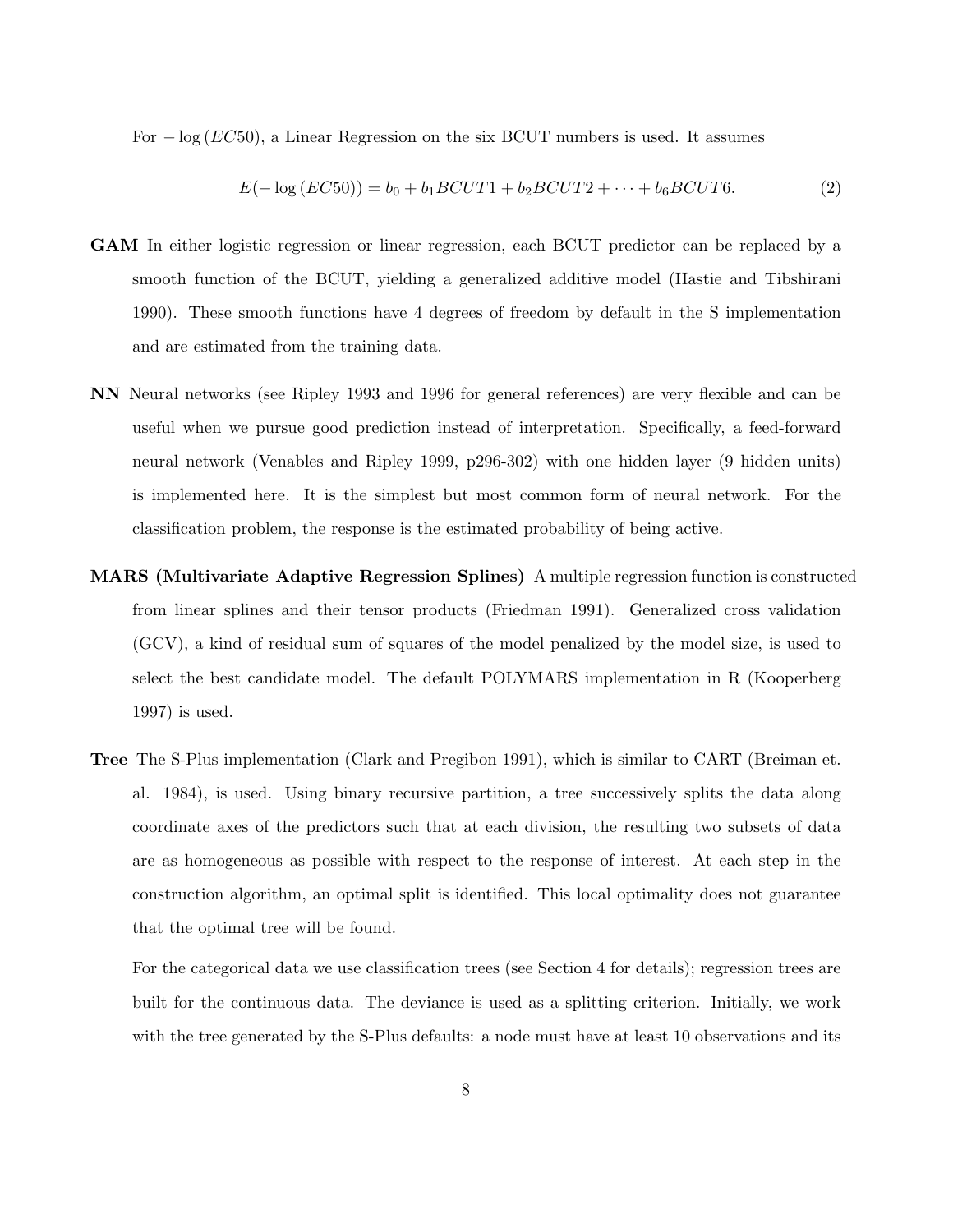deviance at least 1% of the root node deviance to be split. Pruning the default tree is considered in Section 4.

- C4.5: C4.5 (Quinian 1993) is a popular classification method. It also uses recursive partitioning to generate a classification tree from a set of data. A collection of rules is automatically constructed from the tree, removing insignificant conditions. Rules are also simplified by deletion of rules that do not contribute to overall accuracy. Finally, the sets of rules are ordered to minimize false positive errors and a default class is chosen. Therefore, the misclassification rates are taken as the scores to prioritize the derived rules.
- KNN: K-nearest neighbors is a very simple but powerful method. The algorithm is as follows: for each observation in the test set, the  $k$  nearest points in the training set based on some proximity measure are found and the prediction is made by either majority vote among the selected closest points or the mean of response of the selected closest points. Euclidean distance is the usual proximity measure. The parameter k stands for the number of neighbors we want to examine and can be determined by leave one out cross-validation on the training data. For the classification problem, the votes for the winning class relative to k can be regarded as the probability that the test case is in the predicted class. For the regression problem, the predicted response for a test compound is the average response of its k neighbors.

After dividing the data, we constructed each model based on the training set and evaluated it on the test set. The estimated probability of activity (categorical data) or the estimated response (continuous data) is used as a score to select compounds from the test set. Note that for some methods such as trees, C4.5, and KNN, a large number of ties may be present when ranking the compounds in the test set.

#### 3.1 Comparison of methods for the categorical data

Figure 4 displays the hit curves for one random training-test data split. The horizontal axis represents the number of compounds selected; the vertical axis represents the number of actives actually obtained.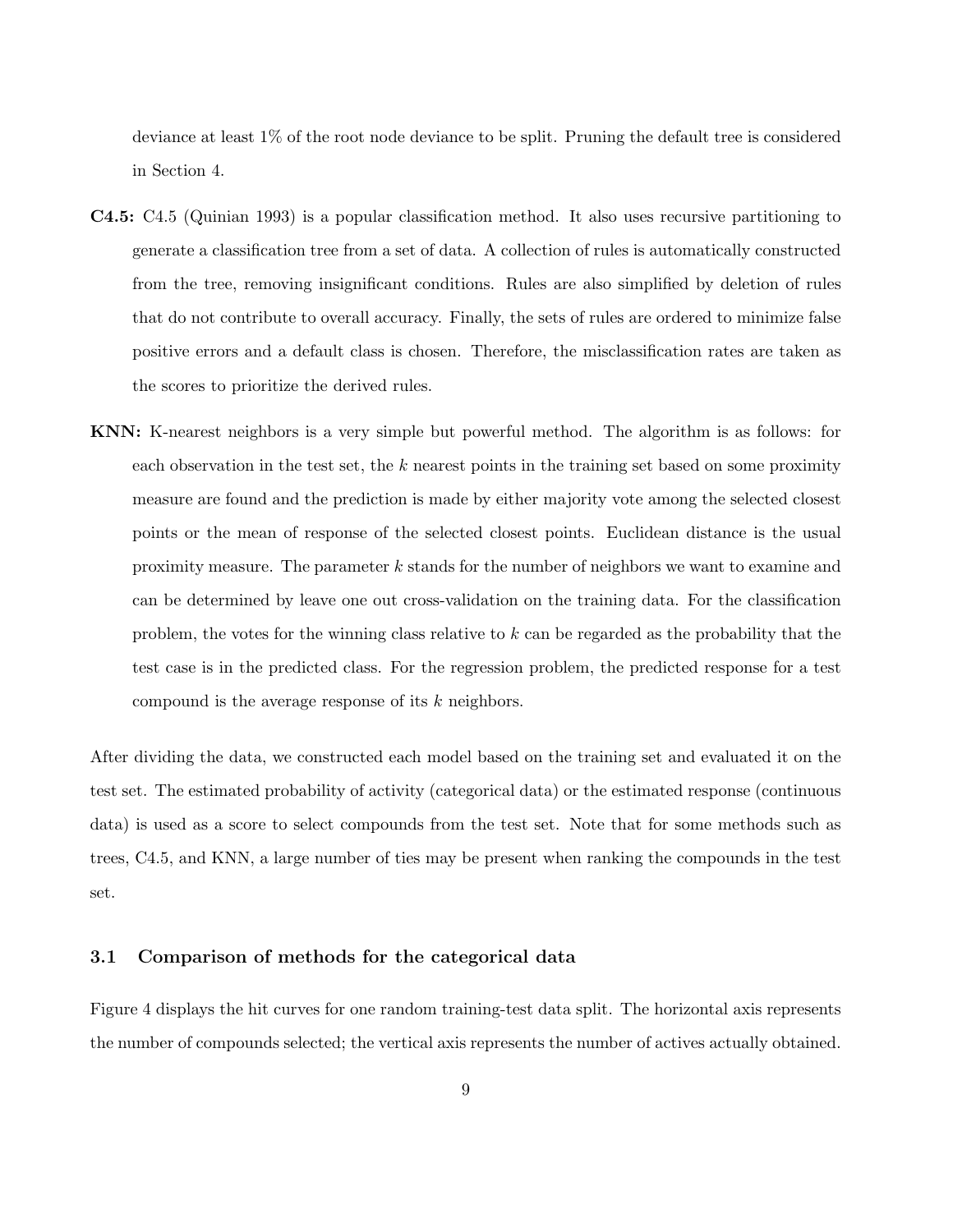For example, to select 100 compounds using one of the classifiers, every compound in the test data is scored and the 100 highest ranked compounds are chosen. The tree, KNN and C4.5 methods all give about 50 actives out of the 100 selected. Since the rankings provided by these three methods have many ties, their hit curves consist of discrete points connected by straight lines. The points indicate the actual hits we can obtain when groups of tied compounds are simultaneously selected, and the lines provide the expected number of hits in between. Figure 4 shows that the tree model and KNN are the



Figure 4: Number of active compounds versus number of compounds selected.

most successful techniques, dominating all the other methods. These methods are more local, flexible and they make minimal assumptions about the underlying relationship. They are able to focus on very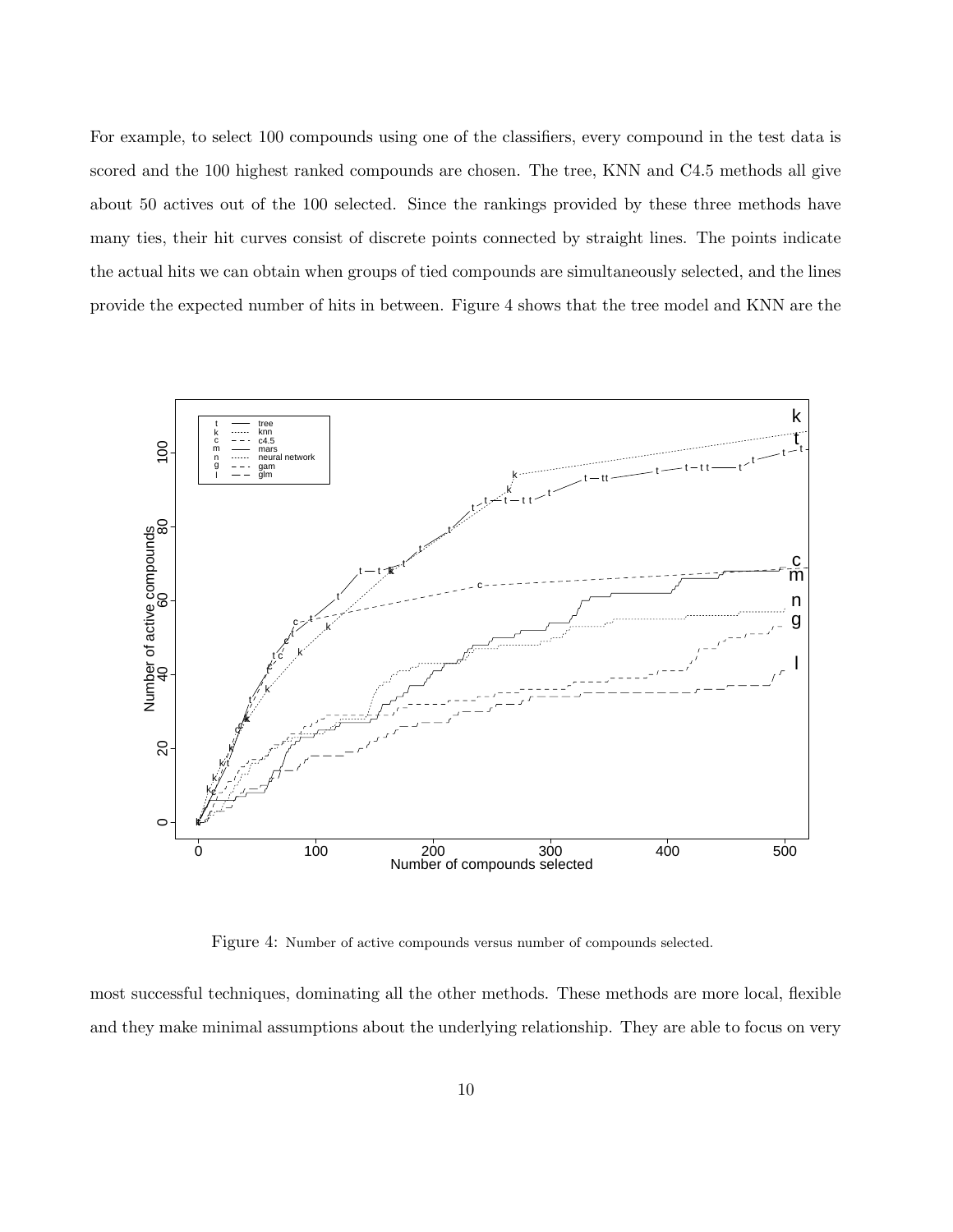local regions containing concentrations of active compounds (e.g. Hawkins et al. 1997) and capture interactions, and thresholds which often exist in HTS Data (e.g. Young and Hawkins 1998; Pearlman and Smith 1999). The performance of a technique as simple as KNN is impressive. Unlike GLM, GAM, MARS and NN, the tree model and KNN do not assume that the relationship between the probability of biological activity (the response) and the measurable features of the chemical structure (BCUT's) can be approximated by a continuous function.



Comparison of trees and KNN

Figure 5: Number of active compounds found by the default tree and KNN, respectively, in the test data versus number of compounds selected based on four random splits.

C4.5 is a method similar to classification trees. It grows the decision tree to produce rules and then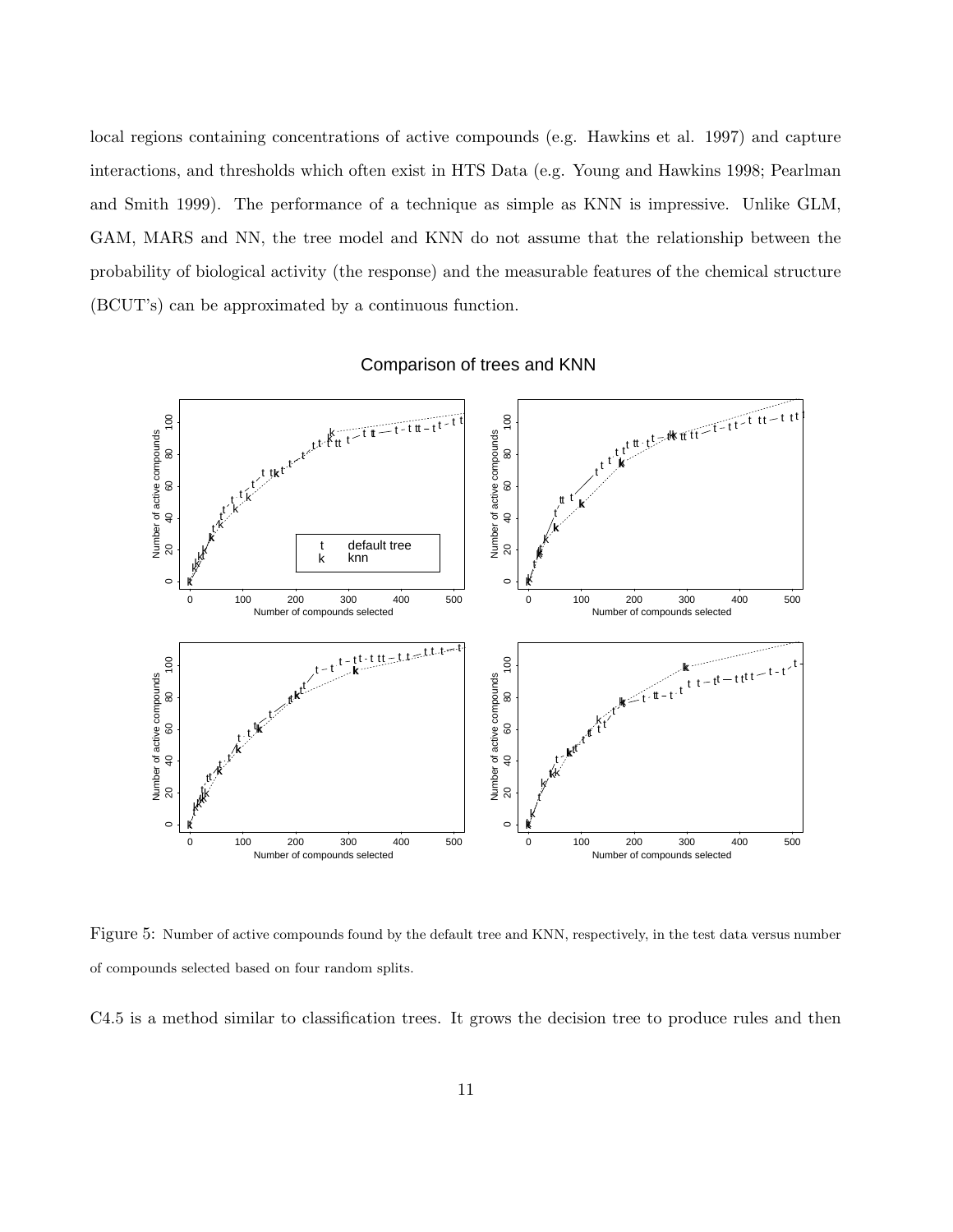simplifies them. Figure 4 shows it is among the best models at the very beginning (selecting less than 100 compounds) but finds few further actives after that. This may be due to the way that C4.5 deletes rules, leaving large number of compounds grouped together with tied scores. This is evident in Figure 4: from 100 to 500 compounds, only two large groups are selected. In Section 4, we show why larger trees with more nodes (rules) perform better when assessed as in Figure 4.

To check whether these results depend on the training/test data split, we randomly split our data four times. Figure 5 gives hit curves for KNN (with the symbols "k") and the default tree model (with the symbols "t") for each split. In terms of the hit curves, trees and KNN are competitive with each other. One deficiency in KNN is that it gives very little usable information regarding how each predictor (the BCUT's here) relates to activity. Ideally, a good classifier not only provides accurate prediction, but also provides some insight into the important chemical features. In this respect, classification trees are good candidates: the important BCUT numbers are used to generate splits during the tree-growing procedure and the most promising terminal nodes of the final tree correspond to small regions of high activity in the BCUT metric space (e.g. Rusinko et al. 1999).

#### 3.2 Comparison of methods for the continuous data

The five quantile plots in Figure 6 summarize the activity distributions of the compounds in the test set that are ranked highest by the various methods. The number of compounds selected is 100, 200, 300, 400, and 500 respectively. As a baseline, a quantile plot of the whole test set is drawn at the left of each plot. The symbols  $\times$ ,  $+$ ,  $\Delta$  and  $\circ$  indicate the 90%, 75%, 50% and 25% quantile respectively. The points above the quantile curves are the upper 10% of measured activities for the selected compounds. The 90% quantile and the plotted points are two important criteria to evaluate the model performance. The higher the quantile and the more large values, the better the performance. Figure 6 shows the distributions of  $-\log(EC50)$  values of selected compounds vary considerably by model type, and the ranking of models by performance is almost the same as for the categorical data set. The ranking from LM, GAM, MARS and NN to Tree and KNN also mirror the complexity ranking of the assumptions that each model demands. As in the classification case, the local methods (trees and KNN) dominate.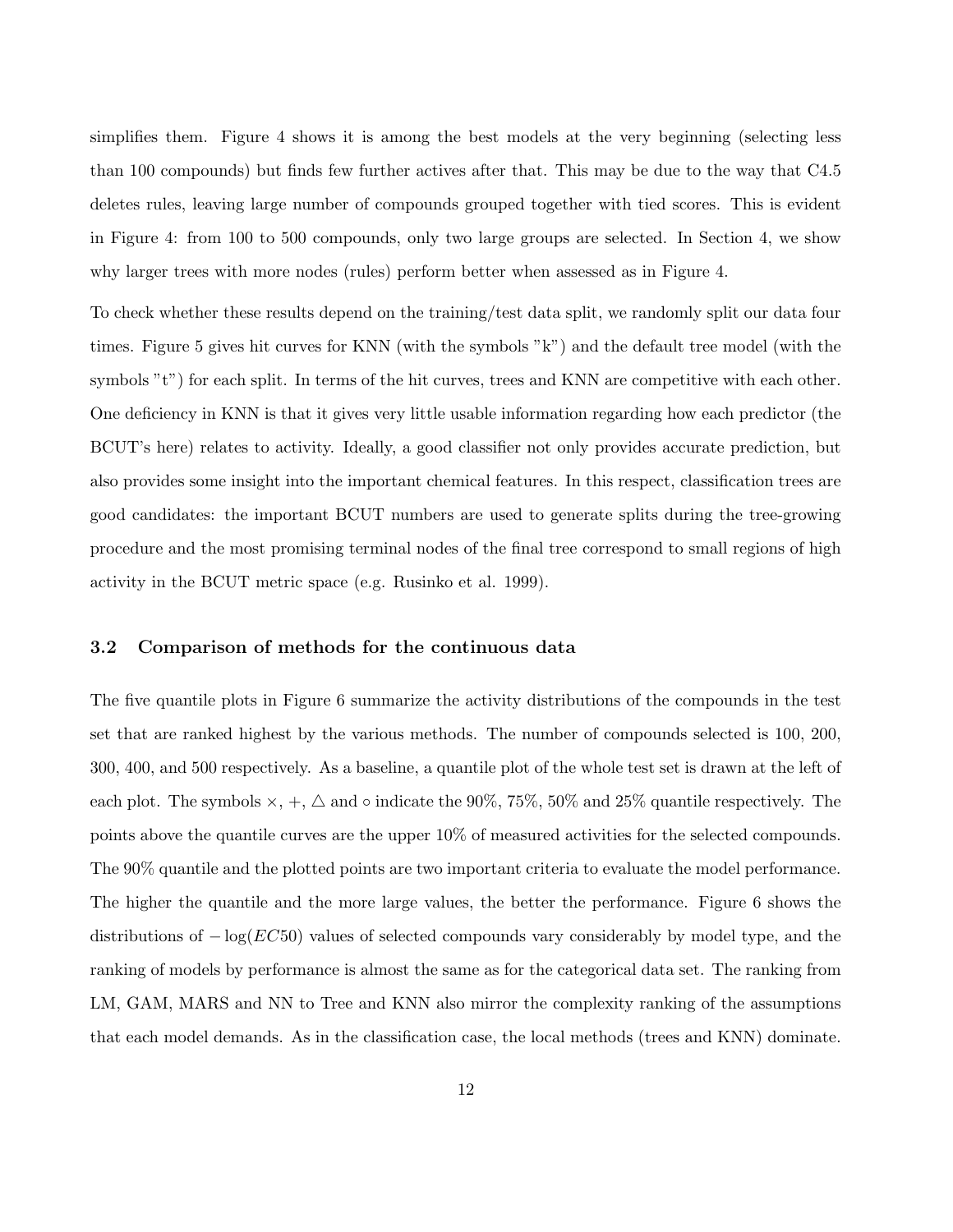Note that only these two methods identified the very best compounds in the test set. Strong local behavior in the continuous data is also indicated by the fact that the optimal k equals 7 in KNN and the optimal tree size is over 150 (Section 4).



Figure 6: Quantile plots for the selected compounds (the symbols  $\times$ , +,  $\Delta$  and  $\circ$  indicate the 90%, 75%, 50% and 25% quantiles respectively). The points above the quantile curves display the upper 10% of measured activities.

Even the best models are selecting some compounds which are very inactive here. One possible reason why the classification rankings are more striking is that there we are treating the bottom 98% of the data as equal, whereas in the regression setting there is a substantial difference between a relatively low score of 2 and 5. The regression models for continuous data may be modeling these unimportant distinctions. We think weighting the more active compounds more heavily is one possible way to get around this. Preliminary unpublished work by Lam shows that weighting gives some improvement,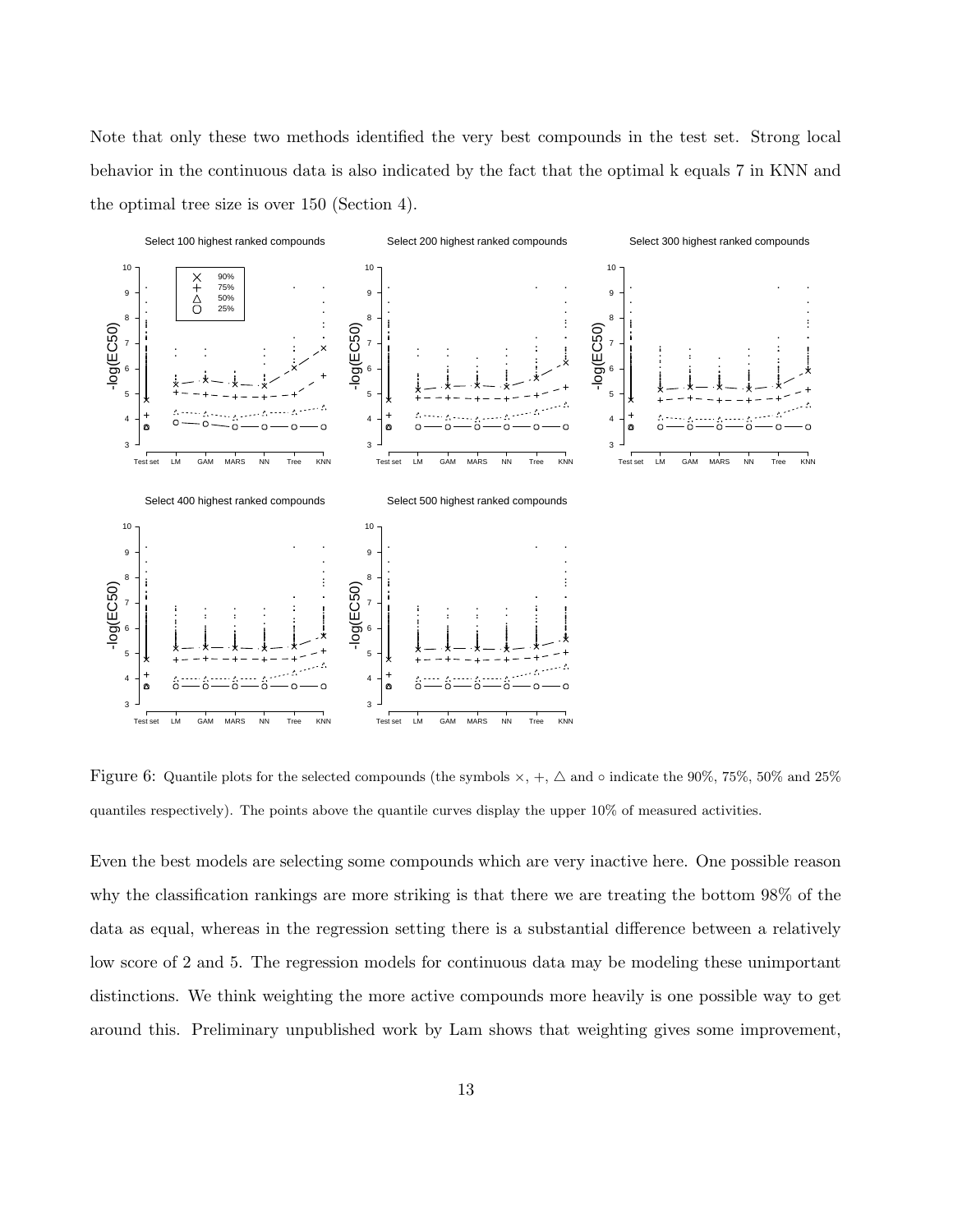but unresolved issues remain, such as how to choose the proper weights and whether the weights can also apply to other methods (say NN, MARS). Therefore this will be investigated as future research. In the next section, we explore classification trees in detail and understand why tree pruning is ineffective in these contexts.

## 4 Classification and regression trees

Regression and classification trees are quite similar in concept. Both of them recursively make binary splits of the data along coordinate axes of the predictors such that at each division, the resulting two subsets of data are as homogeneous as possible with respect to the response of interest. The default trees giving the hit curves displayed in Figures 4 and 5 and the regression tree displayed in Figure 6 are constructed using two constraints to stop further splitting:

- there must be at least 10 observations in a node; and
- $\bullet\,$  the node deviance must be at least 1% of the root node deviance.

These constraints are the default options of tree models defined in S-Plus (Clark and Pregibon 1991). To illustrate, Figure 7 depicts the first few nodes of the default tree built on the binary-response training set that leads to the hit curve in Figure 4. The whole training set (14906 compounds with 304 active) in the top node (root) is divided into two subsets using BCUT4. The number inside each node is the predicted class. The fraction below each node indicates the number of cases misclassified relative to the number of cases falling in the node, leading to the estimated hit rate of each node. For instance, 132 compounds in the training set reside in the right-bottom node of this tree. Of them, 25 are active. The estimated hit rate is  $\hat{p} = 25/132 = 0.20$ , and because this is less than 0.5 the compounds in this node will be predicted inactive.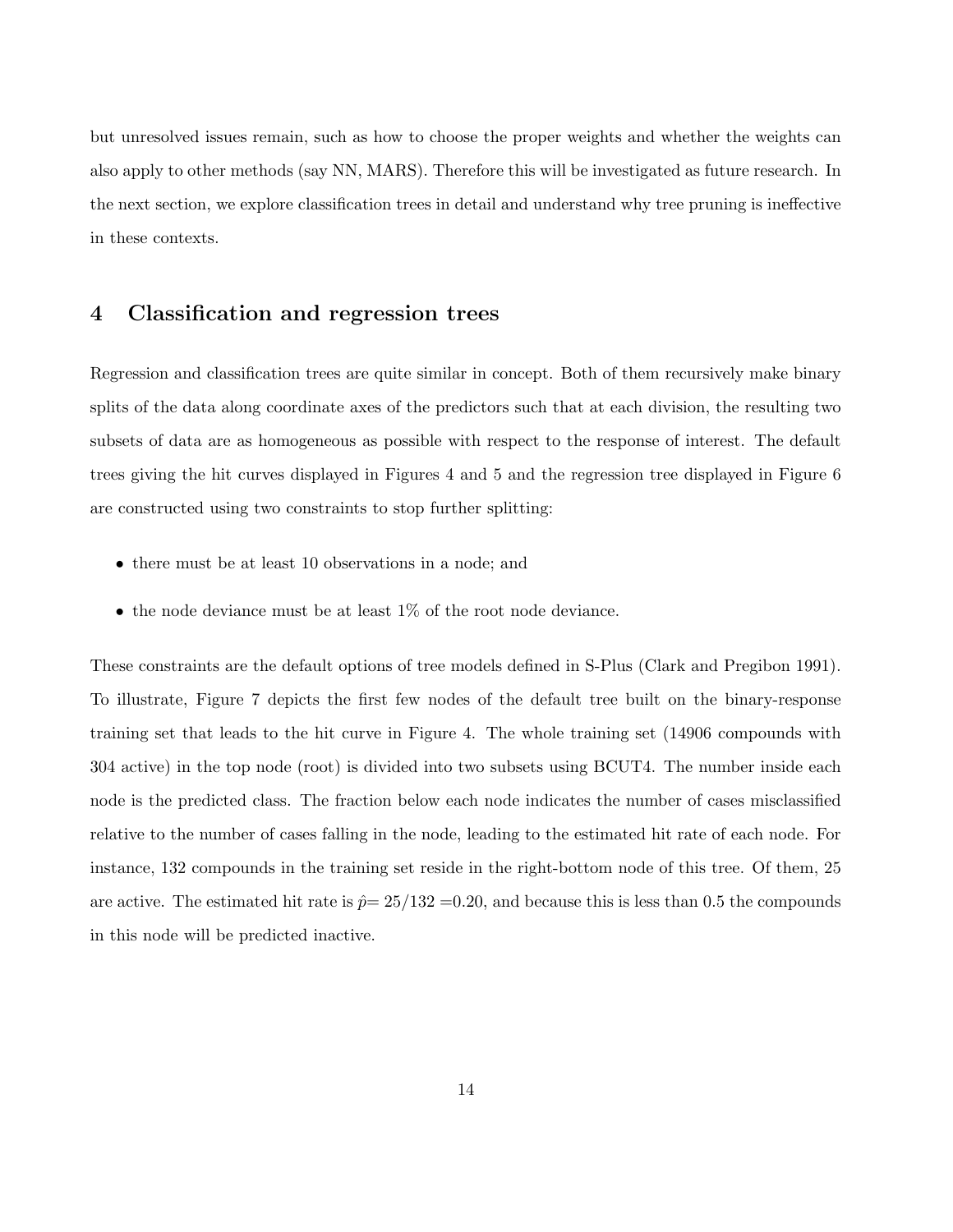

Figure 7: Part of the classification tree fitted to the NCI AIDS anti-viral binary data. The edges connecting the nodes are labeled by the left and right splitting rules. Interior nodes are denoted by ellipses and terminal nodes by rectangles, with the predicted targets centered in the node. The fraction under each node is the number of compounds misclassified relative to the number of compounds in the node.

#### 4.1 Classification trees

#### 4.1.1 Examining the ranking criteria

It is common to take  $\hat{p}$  as a score to rank the terminal nodes and prioritize compounds in the test set. However, these scores do not always provide a reliable ranking. For example, suppose we have two terminal nodes, one having 100 compounds with 99 active  $(\hat{p} = 0.99)$ , the other having only one compound which is active  $(p = 1)$ . The score for the first node is a much more reliable estimate of the true activity rate, though according to  $\hat{p}$  the second node should be ranked first. To account for uncertainty in  $\hat{p}$ , we assume a Binomial model for responses in each terminal node and calculate a 95% one-sided confidence interval or lower bound,  $\hat{p}_{lb}$ , for the true hit rate p.  $\hat{p}_{lb}$  is based on an exact calculation, rather than a normal approximation. The  $\hat{p}_{lb}$  score will be large if  $\hat{p}$  is large and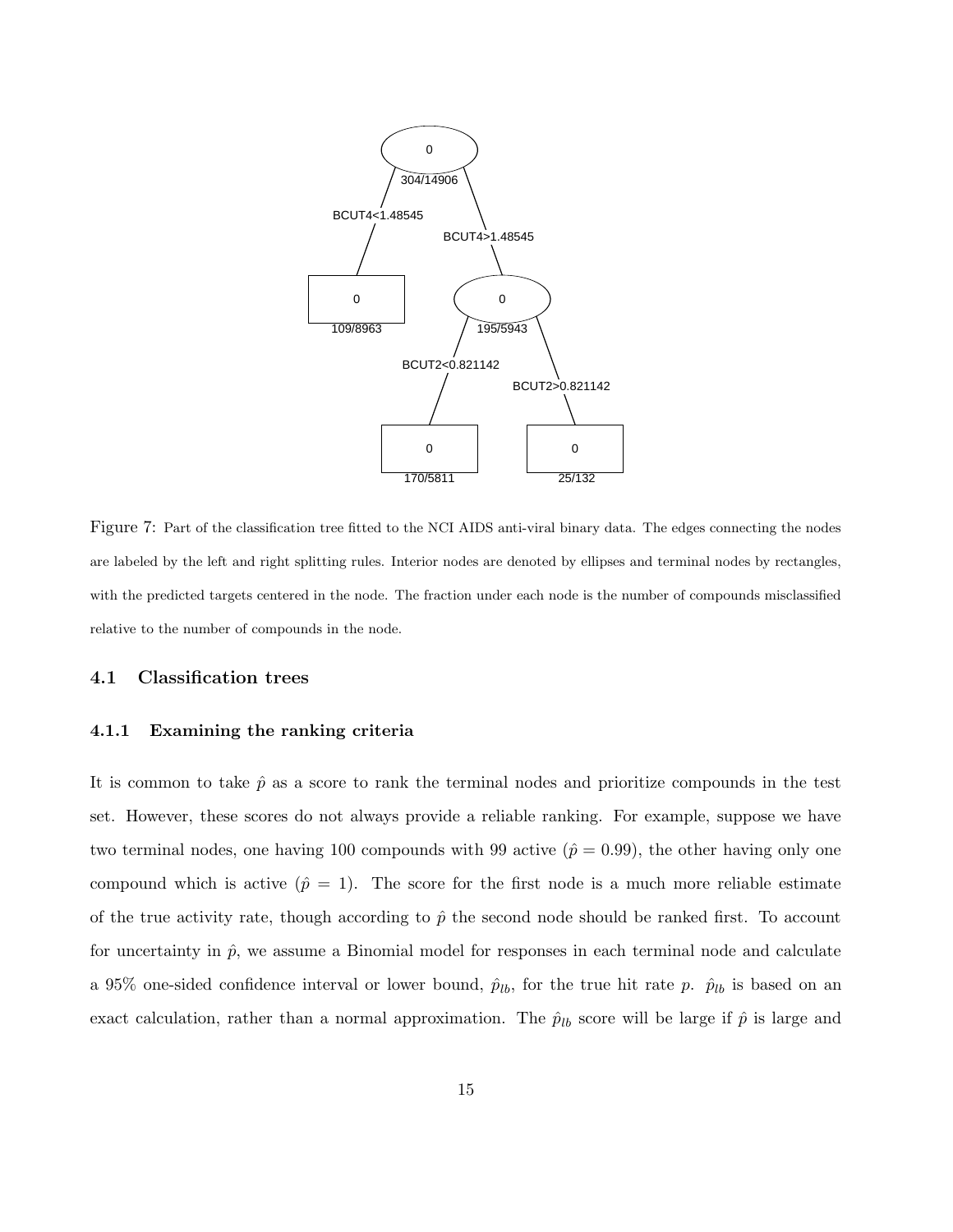there are many compounds in a node (Lam 2001, Chapter 4). The hit curves for the default trees in Figure 4 and Figure 5 results from such scores. They improve the trees' performances considerably. For example, for the data split in Figure 4, at 100 compounds selected, the hit increases from 52.0 to 56.0 expected active compounds.

A "pure" tree can be constructed by removing the constraints on node size and deviance for the default tree, so that all the terminal nodes have compounds of one class. In many applications, this will lead to over-fitting. To our surprise, in plots analogous to Figure 4 the pure tree performs as well as the default tree for this data set. We believe that large trees perform well because they are able to identify highly localized regions of high activity (nuggets).

To illustrate, we select the best three terminal nodes respectively from the default tree and the pure tree from the training/test split in Figure 4. Table 1 shows the top-ranked nodes (training data) from the two trees. Because the nodes selected from the pure tree are just subsets of those selected from the default tree, we use A, B, C to represent those nodes. In the default tree, for example, 25 cases reside in node C with 22 hits. These 22 hits are all the cases in node C of the pure tree. For the pure tree, the  $\hat{p}_{lb}$  criterion reduces to choosing the largest pure active node first.

|      | Default tree               |           |      |                |      | Pure tree                  |      |
|------|----------------------------|-----------|------|----------------|------|----------------------------|------|
| Node | $\#active comp.$<br>#total | $\hat{p}$ | rank | $\hat{p}_{lb}$ | rank | $\#active comp.$<br>#comp. | rank |
| А    | $\frac{13}{14}$            | 0.93      |      | 0.70           | 3    | $\frac{13}{13}$            |      |
| В    | $\frac{20}{22}$            | 0.91      | 2    | 0.74           |      | $\frac{16}{16}$            |      |
|      | $\frac{22}{25}$            | 0.88      | 3    | 0.71           | 2    | $\frac{22}{22}$            |      |

Table 1: Comparison of the first 3 terminal nodes for two ranking methods, using training set frequencies.

The three nodes shown in Table 1 have very good hit frequencies. Both default and pure trees define almost the same region of the BCUT space. In the test set, for instance, there are 19 compounds in node C for both the default and pure trees. Of them, 17 are active, a hit rate of 89%. Examining the binary splits defining these nodes reveals that there are many splits on BCUT3 and BCUT4. For example, 10 splits lead to node C in the default tree. Of them, 7 split on BCUT3 or BCUT4. The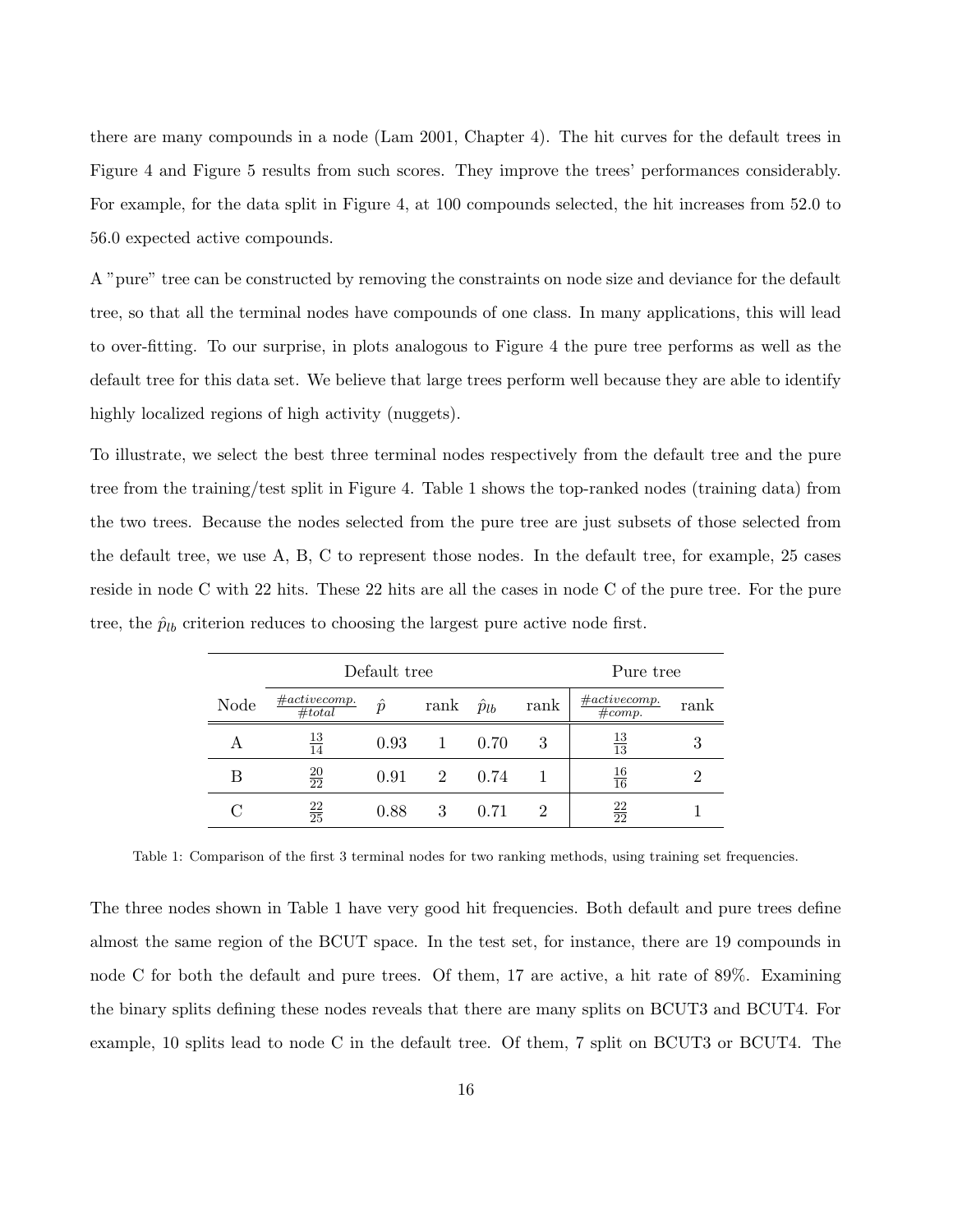BCUT metric space corresponding to these nodes is highly localized. The range of BCUT4 in node C, for instance, covers only about 0.3% of the whole range. Therefore, we believe BCUT3 and BCUT4 are very important and activity is highly localized in this subspace. We next explore in more detail the relationship between size of a classification tree (and hence localization) and performance when selecting compounds.



#### 4.1.2 Examining the size of the classification tree

Figure 8: Each plot represents one training/test data split. It shows the number of hits versus the size of the tree for selecting 50, 100, 200, 300, 400, 500 compounds respectively (six straight lines) and the deviance versus tree size ( dotted line).

The tree models leading to Figure 4 and Figure 5 are all very large. The default tree in Figure 4, for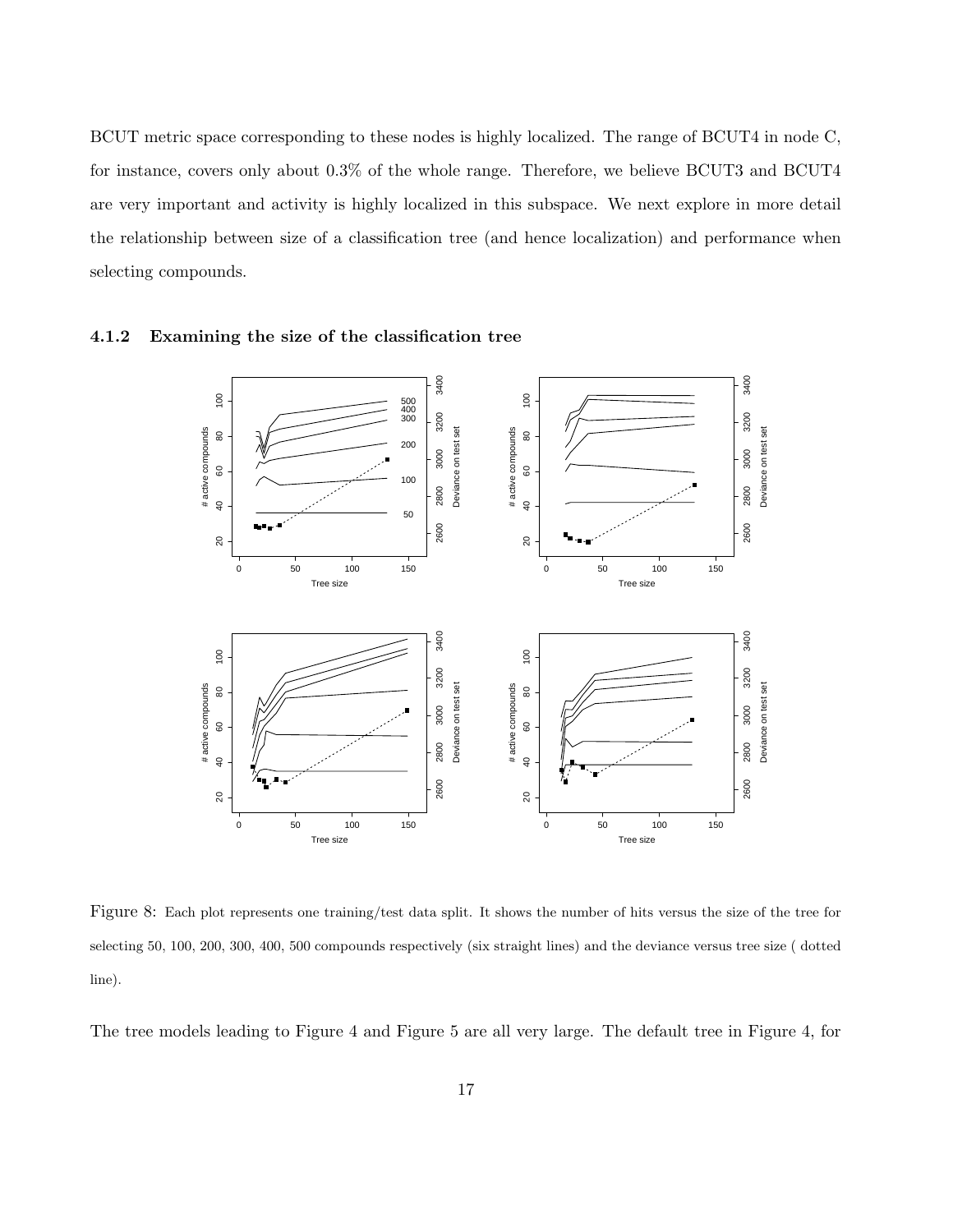instance, has 131 terminal nodes. The corresponding pure tree has 393 terminal nodes.

Breiman et al. (1984) suggest a two-step procedure for choosing the size of a tree:

- 1. Pruning. A common approach is to grow the largest possible tree and then prune it back.
- 2. Searching amongst the many possible pruned trees using cross-validation (CV) to determine the best tree size. The most popular criteria are misclassification rate or deviance.



Figure 9: Part of a classification tree fitted to the NCI AIDS anti-viral data. The left one is a subset of the tree built on the training set and the right one is the same tree but evaluated on the test set.

We explore the impact of pruning by computing the hit rate for a fixed number of compounds selected as trees are pruned back. In Figure 8, the default tree is pruned. The four pictures illustrate the results for four random splits (those in Figure 5). For each picture, the six solid lines show how the number of hits in the test set varies with the tree size when selecting 50, 100, 200, 300, 400 or 500 compounds respectively, and the dotted line displays how the deviance evaluated on the test set relates to the tree size. Most of the solid lines are monotone increasing, which indicates that larger trees seem to perform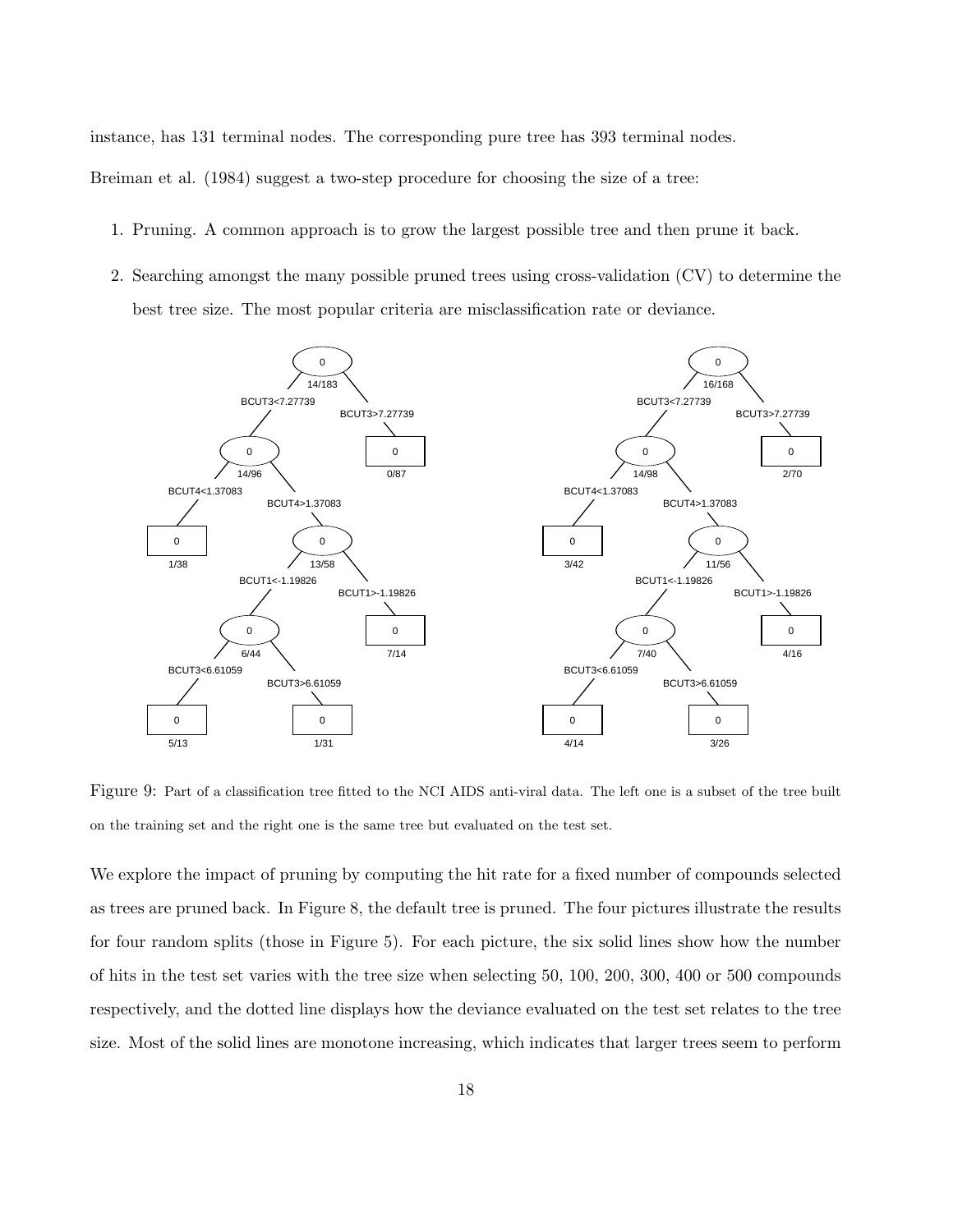as well as or better than smaller trees. This phenomenon is more obvious when more compounds are selected (say 300 instead of 50). However, the deviance (a smaller-the-better criterion), shown by the dotted lines, suggests small trees (say 20-40 terminal nodes). Similar analysis of the misclassification rate also suggests small trees are optimal. Note that here the deviance and misclassification rate are based on the test set, which would not be possible in practice. Thus, even when these classical criteria for choosing a tree size are evaluated on the compounds we are predicting, they lead to trees that identify fewer active compounds among a focussed selection.



Figure 10: Number of active compounds versus number of compounds selected in the test set for the subtree in Figure 9 (dotted line) and after pruning back to the top node (solid line).

Examining the tree-pruning carefully, we found that some really good terminal nodes may be lost when we prune back a large tree. We now look at a particular node to see why pruning may lead to lower hit rates when selecting compounds. Figure 9 shows a subset of a default tree fitted to the training set (left tree) and evaluated on the test set (right tree). For example, in the training set there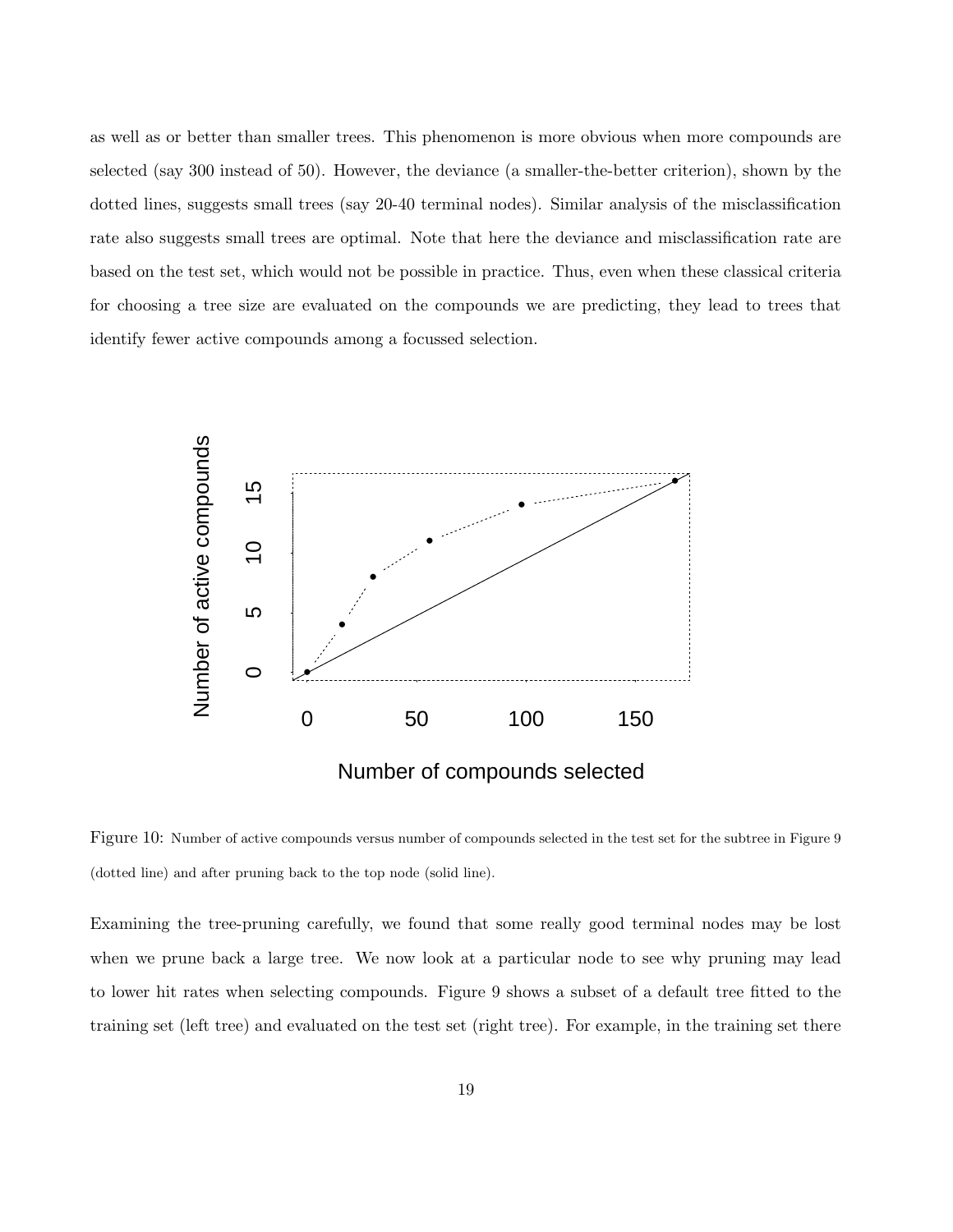are 183 compounds residing in the top node with 14 actives; in the test set there are 168 compounds with 16 actives. During pruning of the default tree, this subtree is reduced to the top node, giving a test hit rate of  $16/168 = 0.095$ , as indicated by the straight line in the hit curve of Figure 10. When the top node is not pruned, as in Figure 9, we can identify some sub-regions with higher hits. For example, the child node having 13 compounds with 4 actives in the training set has 14 compounds with 4 actives in the test set. Its hit rate  $(4/14 = 0.29)$  is much higher than the top node (0.095). Therefore, the contribution to hit curve from this subtree indicated by the dotted line in Figure 10 is above the straight line.



Figure 11: Quantiles of measured activity and deviance versus tree size (test set). In the first five pictures, the symbols  $\times,$   $+,\,\triangle$  and  $\circ$  indicate 90%, 75%, 50% and 25% quantiles of measured activity, and the points above the quantile curves display the upper 10% lead compounds.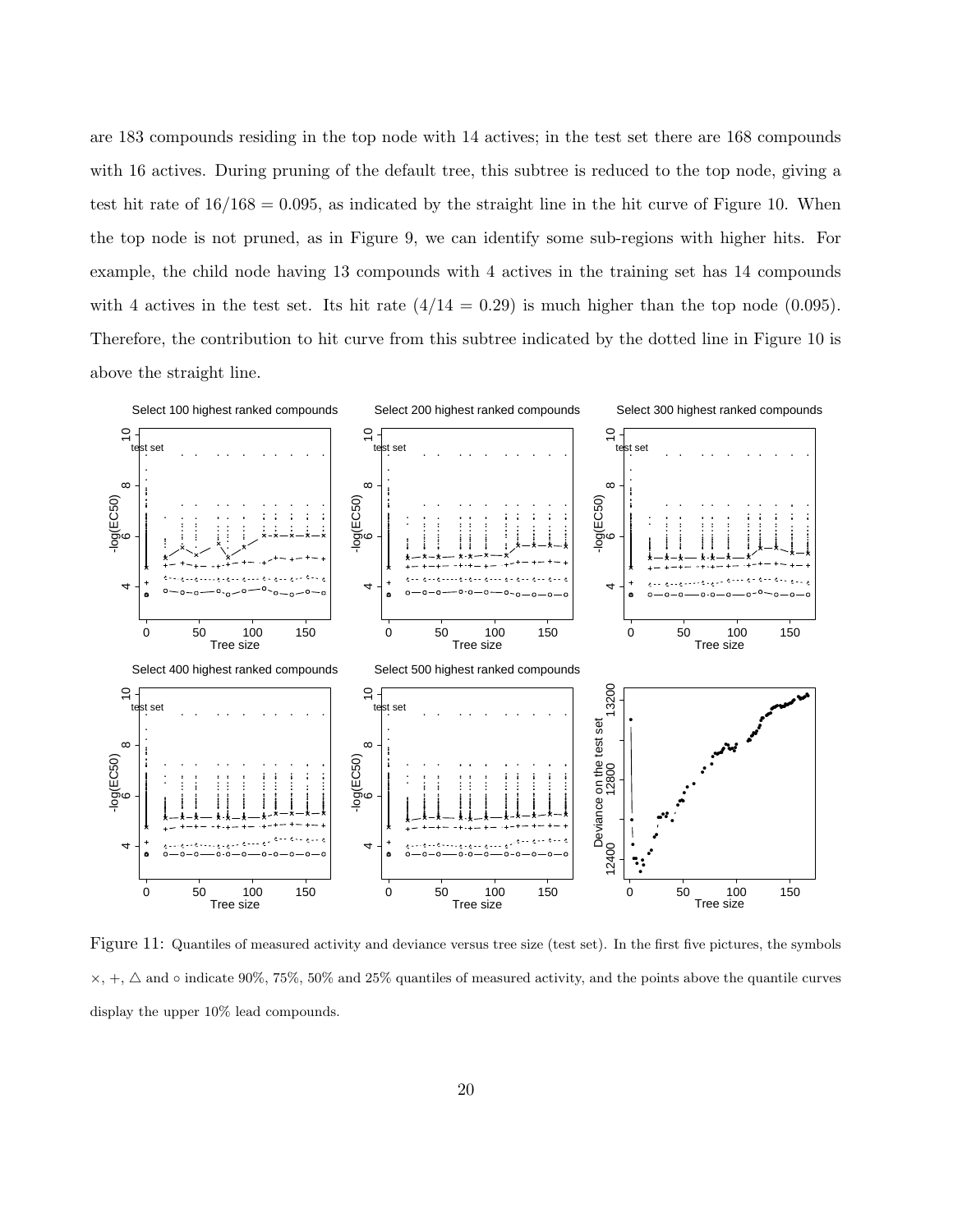### 4.2 Regression trees

In Figure 11, the default regression tree is pruned. The first five pictures show how the quantiles of the measured activities vary with tree size when selecting 100, 200, 300, 400 and 500 highest ranked compounds in the test set. Again, it seems that large trees are at least as good as small trees. In contrast, plotting the deviance on the test set against tree size in the sixth plot shows a minimum at around 10 terminal nodes. As with classification trees, re-ranking terminal nodes to take account of node size might improve the performance of the regression tree. However, this is still under study. Preliminary experiments show that very large trees (over 300 terminal nodes) are also competitive.



Figure 12: Quantiles of measured activity and deviance versus K (test set). In the first five pictures, the symbols  $\times$ ,  $+$ ,  $\Delta$  and  $\circ$  indicate 90%, 75%, 50% and 25% quantiles of measured activity, and the points above the quantile curves display the upper 10% lead compounds.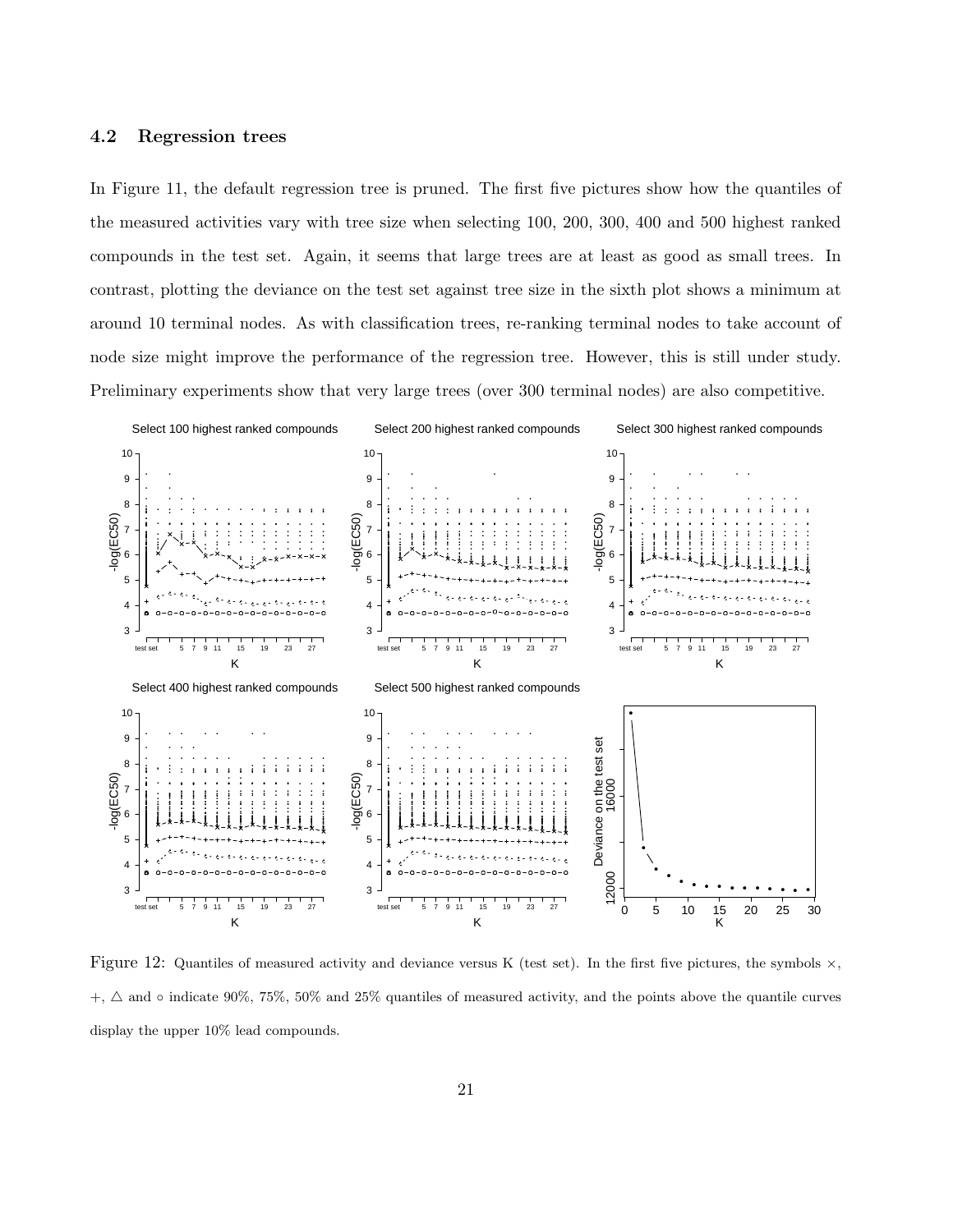# 5 KNN

When using KNN on the continuous response data, the dependence of performance on model complexity is similar to the results for trees. Figure 12 displays the quantiles and deviance versus k. It is apparent that the quantile plots pick very small number of  $k$  (3-7) as optimal. However the deviance (the smaller, the better) suggests quite large  $k$  ( $k=27$  in this case).

We considered a similar analysis for KNN for the categorical data. However, there is no apparent discrepancy between the value of k chosen by the misclassification rate and by the hit rate. Various random splits also suggest that the optimal k is quite small (about 7-15) although a very small  $k$  (2-5) performs poorly. Using a very large k does not identify as many actives, though the difference versus small  $k$  is minor.

## 6 Conclusion

These data sets illustrate that HTS data are very complex, calling for specific methods to model the structure-activity relationship. Local methods such as trees and KNN are competitive in these examples. In fact, they are good candidates for SAR modeling, where localization is often apparent.

Appropriate ranking of terminal nodes is very important to improve a tree's performance. For instance, if we have two pure-active nodes, then the lower-bound criterion will choose the node with most compounds.

It is surprising that large trees outperform small trees in terms of number of hits and larger quantiles since conventional criteria (deviance or misclassification rate) suggest much smaller tree sizes. For binary data, it is probably because conventional accuracy measurements often assume that the target classes have a balanced distribution. For imbalanced HTS data, where the aim is to predict the rare active compounds, the standard criteria are dominated by the majority of the inactive compounds. For continuous data, we are more interested in the few most potent compounds. However deviance treats all the compounds equally. Therefore the optimal tree size and the value of k for KNN suggested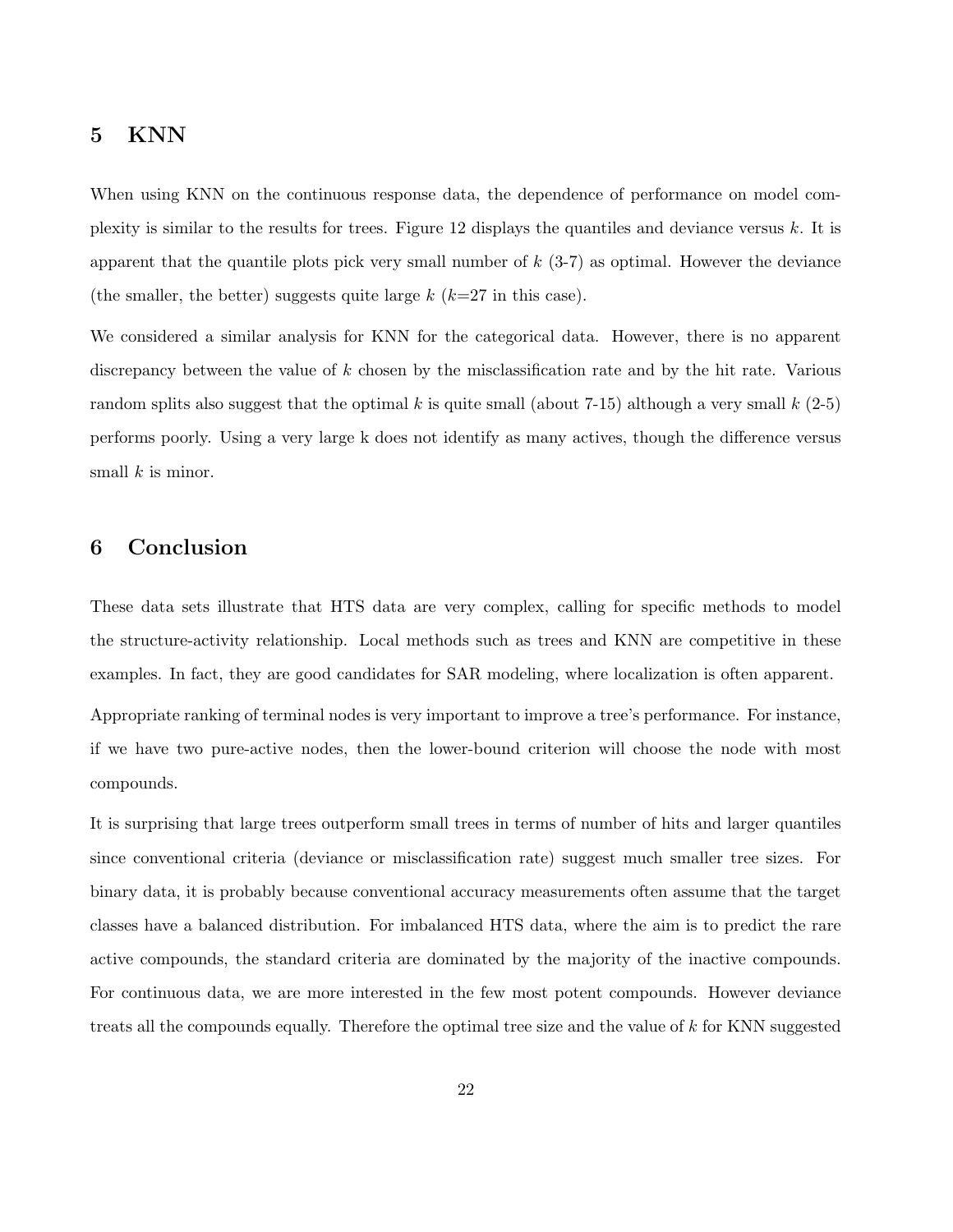by the hit curves and quantile plots are far from those picked by deviance.

Furthermore, if the deviance or the misclassification rate fails to determine goodness of fit of the tree, we doubt whether they are generating optimal splits. There is a need to look for alternative tree growing strategies.

# References

- Breiman, L., Friedman, J.H., Olshen, R.A., and Stone, C.J., (1984). Classification and Regression Trees. Wadsworth International Group Belmont CA.
- Burden, F.R. (1989). "Molecular Identification Number For Substructure Searches", Journal of Chemical Information and Computer Sciences,29, 225-227.
- Clark, L.A., Pregibon, D. (1991) "Tree-Based Models" in Statistical Models in S, edited by J. M. Chambers and T. J. Hastie. Wadsworth & Brooks/cole Advanced Books & Software Pacific Grove, California.
- Dasarathy, B.V. (1990). Nearest neighbor (NN) Norms: NN pattern classification techniques. Los Alamitos, Calif. : IEEE Computer Society Press, 1990.
- Friedman, J.H. (1991). Multivariate adaptive regression splines (with discussion). The Annals of Statistics, 19, 1-141.
- Hastie, T. and Tibshirani, R. (1990). *Generalized Additive Models*. Chapman and Hall, London.
- Hawkins, D.M. and Kass, G.V. (1982). "Automatic Interaction Detection" in Topics in Applied Multivariate Analysis, ed. Hawkins, D. M., Cambridge: Cambridge University Press.
- Hawkin, D.M., Young, S.S., Rusinko, A. (1997). Analysis of a Large Structure-Activity Data Set Using Recursive Partitioning Quant. Struct.-Act. Relat. 16, 296-302.
- Jones-Herzog, D.K., Mukhopadyay, P., Keefer, C.E., Young, S.S. (2000). Use of recursive partitioning in the sequencial screening of G-protein-coupled receptors. Journal of Pharmacological and Toxicological Methods 42 (1999) 207-215.